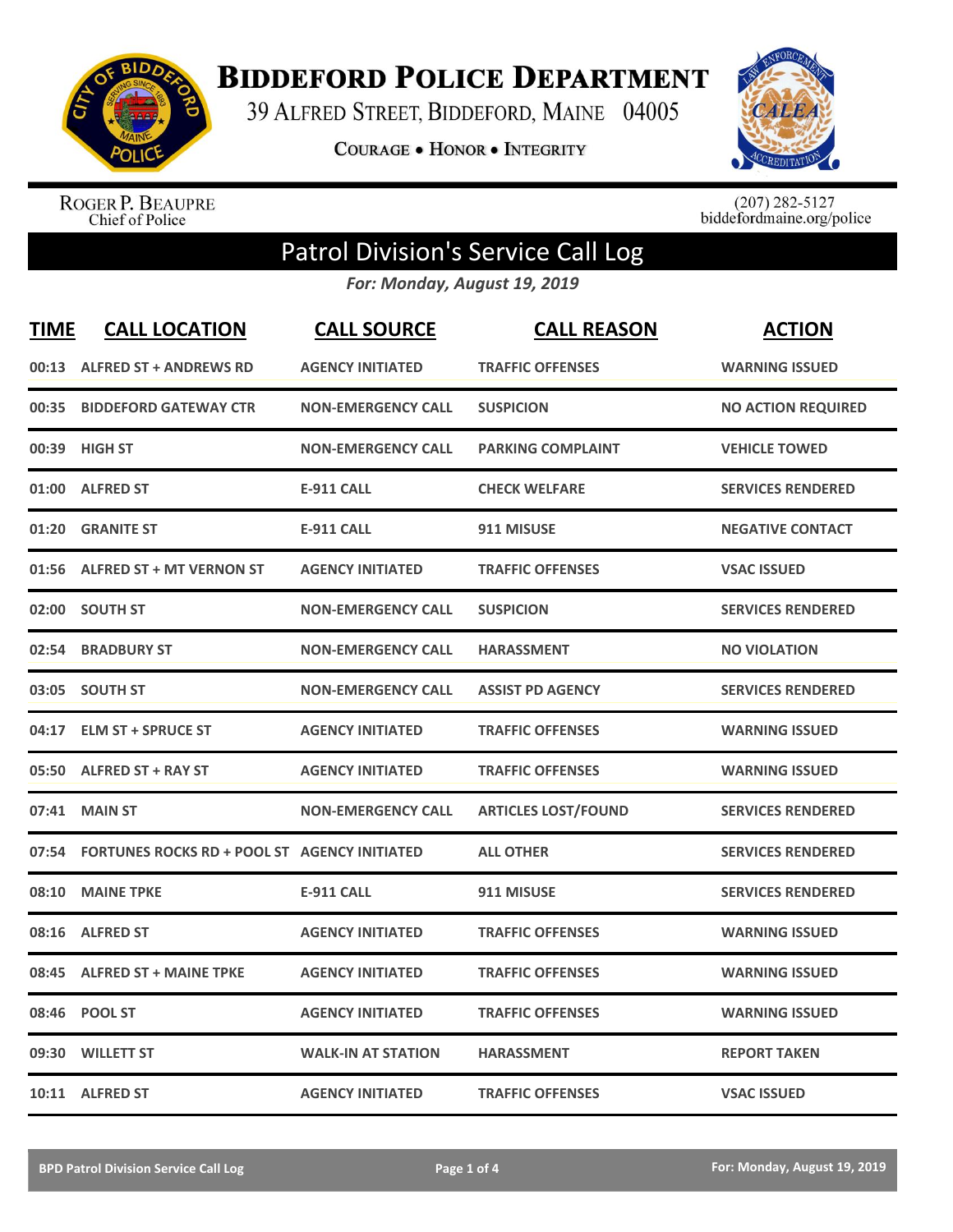| <b>TIME</b> | <b>CALL LOCATION</b>       | <b>CALL SOURCE</b>        | <b>CALL REASON</b>                 | <b>ACTION</b>                |
|-------------|----------------------------|---------------------------|------------------------------------|------------------------------|
|             | 10:33 MAIN ST              | <b>NON-EMERGENCY CALL</b> | <b>ASSIST PD AGENCY</b>            | <b>SERVICES RENDERED</b>     |
|             | 10:36 ALFRED ST            | <b>WALK-IN AT STATION</b> | <b>FRAUD (INSUFFICIENT FUNDS)</b>  | <b>REPORT TAKEN</b>          |
|             | 10:42 HILLS BEACH RD       | <b>RADIO</b>              | <b>ANIMAL COMPLAINT</b>            | <b>SERVICES RENDERED</b>     |
|             | 10:43 ELM ST               | <b>WALK-IN AT STATION</b> | <b>ARTICLES LOST/FOUND</b>         | <b>REPORT TAKEN</b>          |
|             | <b>10:51 MAIN ST</b>       | <b>NON-EMERGENCY CALL</b> | <b>ALARM - COMMERCIAL FIRE</b>     | <b>SERVICES RENDERED</b>     |
|             | 10:52 MEMORIAL DR          | <b>E-911 CALL</b>         | 911 MISUSE                         | <b>SERVICES RENDERED</b>     |
|             | 10:53 ALFRED ST            | <b>NON-EMERGENCY CALL</b> | <b>COURT ORDERED CHECK IN</b>      | <b>SERVICES RENDERED</b>     |
|             | 11:05 WEST COLE RD         | <b>E-911 CALL</b>         | 911 MISUSE                         | <b>NEGATIVE CONTACT</b>      |
|             | 11:22 ALFRED ST            | <b>NON-EMERGENCY CALL</b> | <b>COURT ORDERED CHECK IN</b>      | <b>SERVICES RENDERED</b>     |
|             | 13:02 KEELY WAY            | <b>E-911 CALL</b>         | 911 MISUSE                         | <b>SERVICES RENDERED</b>     |
|             | 13:05 ST MARYS ST          | <b>WALK-IN AT STATION</b> | <b>ARTICLES LOST/FOUND</b>         | <b>REPORT TAKEN</b>          |
| 13:09       | <b>OLD DOGS LN</b>         | <b>NON-EMERGENCY CALL</b> | <b>HARASSMENT</b>                  | <b>NO VIOLATION</b>          |
| 13:47       | <b>FRANKLIN ST</b>         | <b>WALK-IN AT STATION</b> | <b>ARTICLES LOST</b>               | <b>NO ACTION REQUIRED</b>    |
|             | 13:51 CLARKS CT            | <b>AGENCY INITIATED</b>   | <b>PRO-ACTIVE DV RESPONSE TEAM</b> | <b>NEGATIVE CONTACT</b>      |
|             | 14:11 SOUTH ST             | <b>AGENCY INITIATED</b>   | <b>PRO-ACTIVE DV RESPONSE TEAM</b> | <b>NEGATIVE CONTACT</b>      |
|             | 14:55 ANDREWS RD           | <b>E-911 CALL</b>         | 911 MISUSE                         | <b>REFERRED OTHER AGENCY</b> |
|             | 15:00 RAYMOND ST           | <b>NON-EMERGENCY CALL</b> | <b>PARKING COMPLAINT</b>           | <b>VEHICLE TOWED</b>         |
|             | 15:06 HILL ST              | <b>NON-EMERGENCY CALL</b> | <b>ANIMAL COMPLAINT</b>            | <b>SERVICES RENDERED</b>     |
|             | 15:21 BARRA RD             | <b>AGENCY INITIATED</b>   | <b>TRAFFIC OFFENSES</b>            | <b>WARNING ISSUED</b>        |
|             | 15:25 ELM ST               | <b>NON-EMERGENCY CALL</b> | <b>ANIMAL COMPLAINT</b>            | <b>SERVICES RENDERED</b>     |
|             | 15:33 MAY ST               | <b>AGENCY INITIATED</b>   | <b>TRAFFIC OFFENSES</b>            | <b>WARNING ISSUED</b>        |
|             | 15:36 MARINER WAY          | <b>NON-EMERGENCY CALL</b> | <b>ANIMAL COMPLAINT</b>            | <b>SERVICES RENDERED</b>     |
|             | <b>15:45 MAIN ST</b>       | <b>NON-EMERGENCY CALL</b> | <b>CODES ENFORCEMENT</b>           | <b>REFERRED OTHER AGENCY</b> |
|             | 15:50 RIVER RD             | <b>AGENCY INITIATED</b>   | <b>TRAFFIC OFFENSES</b>            | <b>WARNING ISSUED</b>        |
| 15:56       |                            | <b>E-911 CALL</b>         | 911 MISUSE                         | <b>NO ACTION REQUIRED</b>    |
|             | 16:06 MAY ST + LESSARD AVE | <b>AGENCY INITIATED</b>   | <b>TRAFFIC OFFENSES</b>            | <b>WARNING ISSUED</b>        |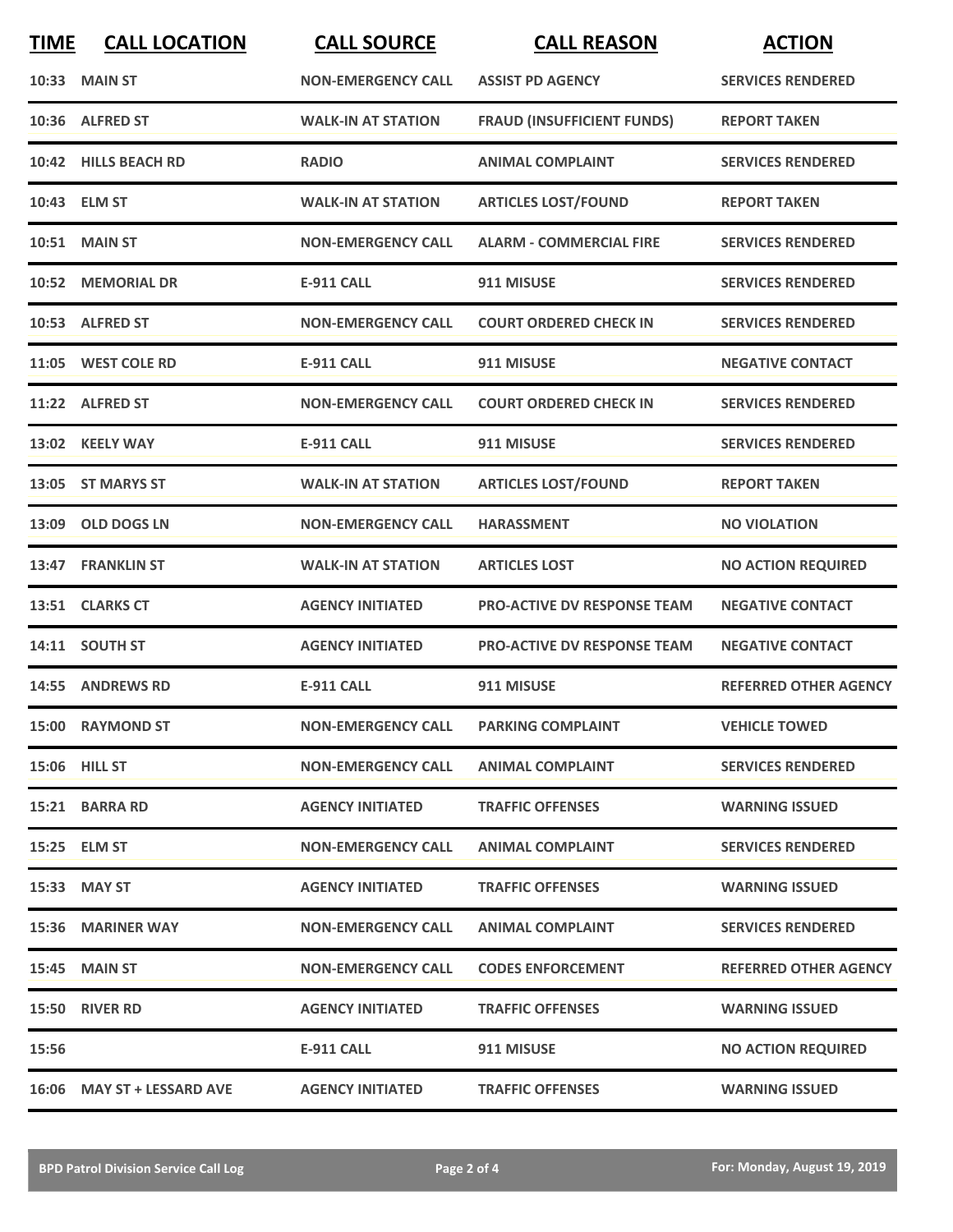| <b>TIME</b> | <b>CALL LOCATION</b>             | <b>CALL SOURCE</b>        | <b>CALL REASON</b>                                 | <b>ACTION</b>                |
|-------------|----------------------------------|---------------------------|----------------------------------------------------|------------------------------|
|             | <b>16:08 MEDICAL CENTER DR</b>   | <b>E-911 CALL</b>         | <b>ALL OTHER</b>                                   | <b>SERVICES RENDERED</b>     |
|             | 16:08 ALFRED ST                  | <b>NON-EMERGENCY CALL</b> | <b>PAPERWORK</b>                                   | <b>PAPERWORK SERVED</b>      |
|             | 16:18 ALFRED ST                  | <b>NON-EMERGENCY CALL</b> | <b>INSPECTION PERMIT</b>                           | <b>NO ACTION REQUIRED</b>    |
|             | 16:35 HILL ST                    | <b>AGENCY INITIATED</b>   | <b>TRAFFIC OFFENSES</b>                            | <b>WARNING ISSUED</b>        |
|             | <b>16:50 BRADBURY ST</b>         | <b>NON-EMERGENCY CALL</b> | <b>PAPERWORK</b>                                   | <b>PAPERWORK SERVED</b>      |
|             | 17:10 WEST LOOP RD               | <b>NON-EMERGENCY CALL</b> | <b>CRIMINAL MISCHIEF</b>                           | <b>SERVICES RENDERED</b>     |
|             | 17:17 HARRISON AVE               | <b>E-911 CALL</b>         | <b>DOMESTIC COMPLAINTS</b>                         | <b>REPORT TAKEN</b>          |
|             | 17:21 UNION ST                   | <b>E-911 CALL</b>         | 911 MISUSE                                         | <b>SERVICES RENDERED</b>     |
| 17:22       | <b>RIVER RD</b>                  | <b>AGENCY INITIATED</b>   | <b>TRAFFIC OFFENSES</b>                            | <b>VSAC ISSUED</b>           |
|             | 17:31 ELM ST                     | <b>NON-EMERGENCY CALL</b> | ATTEMPTED/THREATENED SUICIDE TRANSPORT TO HOSPITAL |                              |
|             | 18:07 POOL ST + PARENT AVE       | <b>AGENCY INITIATED</b>   | <b>TRAFFIC OFFENSES</b>                            | <b>WARNING ISSUED</b>        |
| 18:20       | <b>ALFRED ST</b>                 | <b>E-911 CALL</b>         | 911 MISUSE                                         | <b>WARNING ISSUED</b>        |
|             | 19:02 LINCOLN ST                 | <b>E-911 CALL</b>         | 911 MISUSE                                         | <b>NO ACTION REQUIRED</b>    |
|             | 19:03 HILL ST                    | <b>E-911 CALL</b>         | <b>DISTURBANCE / NOISE</b>                         | <b>CIVIL COMPLAINT</b>       |
| 19:27       | <b>BIRCHWOOD LN</b>              | <b>NON-EMERGENCY CALL</b> | <b>HARASSMENT</b>                                  | <b>REPORT TAKEN</b>          |
|             | 19:38 BRADBURY ST                | E-911 CALL                | 911 MISUSE                                         | <b>SERVICES RENDERED</b>     |
|             | 19:46 BIRCH ST                   | <b>NON-EMERGENCY CALL</b> | <b>DOMESTIC COMPLAINTS</b>                         | <b>GONE ON ARRIVAL</b>       |
|             | 20:22 ELM ST                     | <b>AGENCY INITIATED</b>   | <b>TRAFFIC OFFENSES</b>                            | <b>WARNING ISSUED</b>        |
|             | 20:35 ALFRED ST + BIRCH ST       | <b>AGENCY INITIATED</b>   | <b>TRAFFIC OFFENSES</b>                            | <b>WARNING ISSUED</b>        |
|             | 20:55 SOUTH ST                   | <b>NON-EMERGENCY CALL</b> | <b>ASSIST PD AGENCY</b>                            | <b>NEGATIVE CONTACT</b>      |
|             | 21:06 ALFRED ST + BIDDEFORD GATE | <b>AGENCY INITIATED</b>   | <b>TRAFFIC OFFENSES</b>                            | <b>WARNING ISSUED</b>        |
|             | 21:16 ALFRED ST                  | <b>AGENCY INITIATED</b>   | <b>TRAFFIC OFFENSES</b>                            | <b>WARNING ISSUED</b>        |
|             | <b>21:27 PIKE ST</b>             | <b>NON-EMERGENCY CALL</b> | <b>ASSIST PD AGENCY</b>                            | <b>SERVICES RENDERED</b>     |
|             | 21:27 MAIN ST                    | <b>NON-EMERGENCY CALL</b> | <b>CHECK WELFARE</b>                               | <b>TRANSPORT TO HOSPITAL</b> |
|             | 21:29 GERTRUDE AVE               | E-911 CALL                | ATTEMPTED/THREATENED SUICIDE TRANSPORT TO HOSPITAL |                              |
|             | 22:54 SACO FALLS WAY             | <b>NON-EMERGENCY CALL</b> | <b>ASSIST PD AGENCY</b>                            | <b>UNABLE TO LOCATE</b>      |